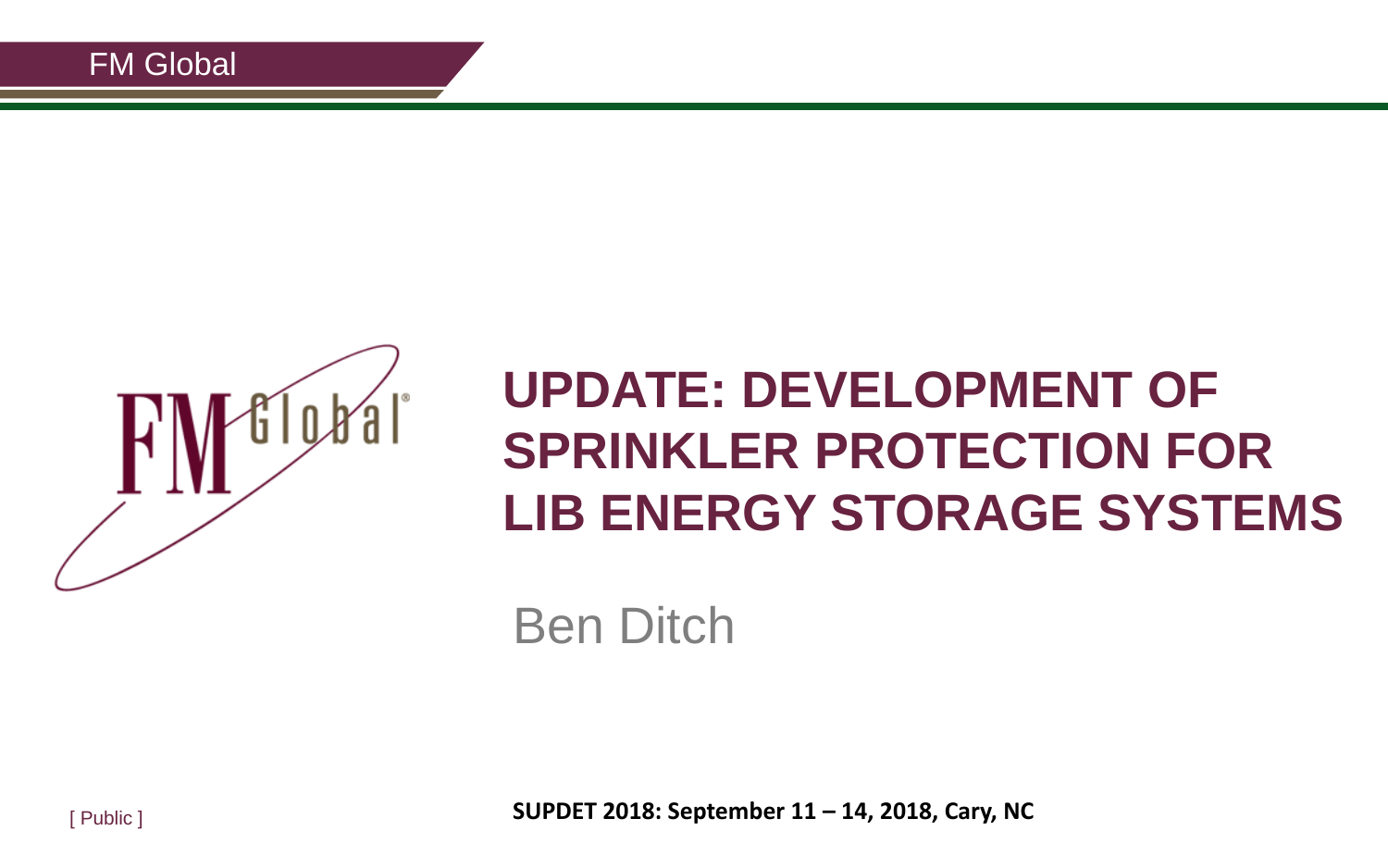#### FM Global

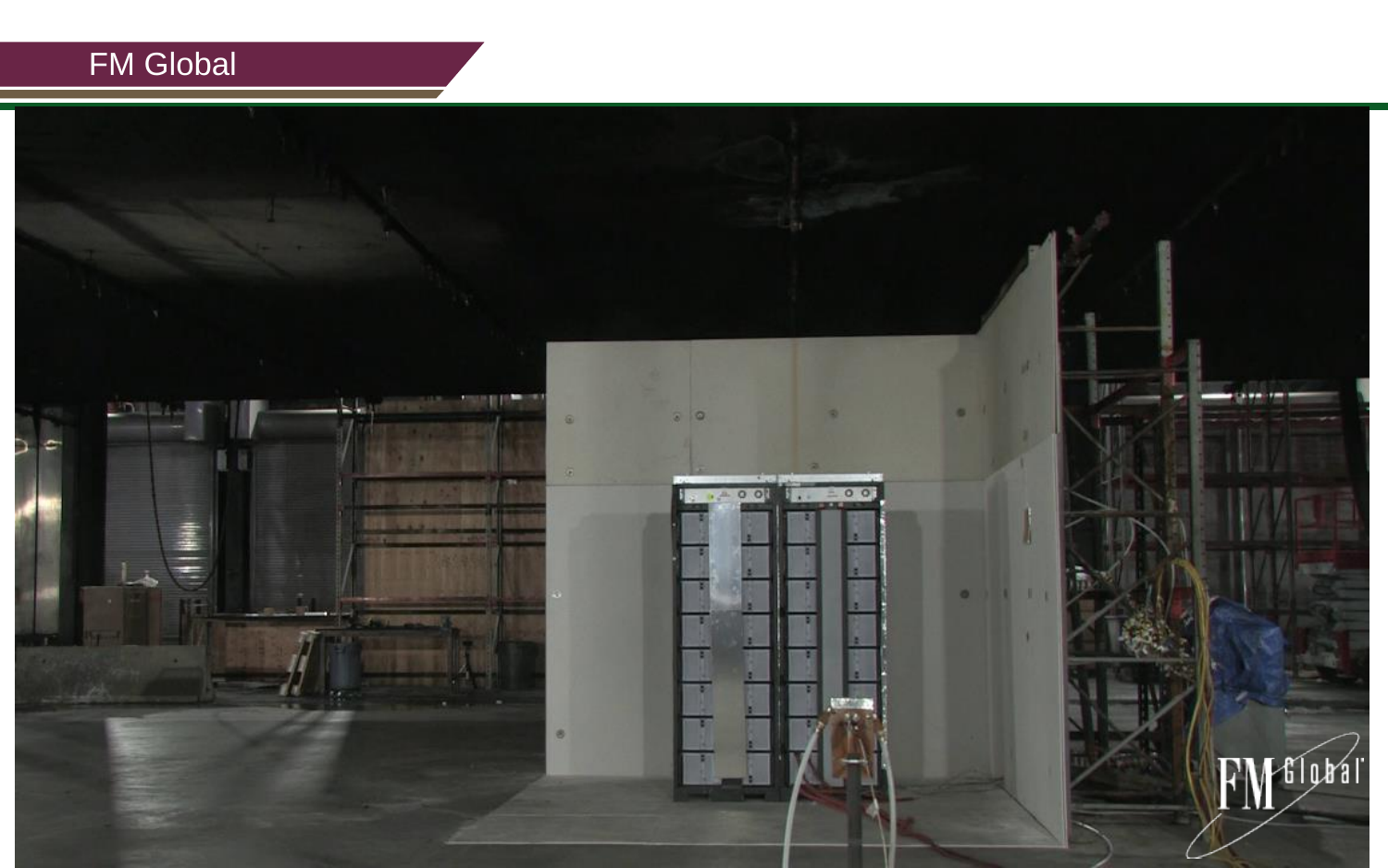### Determine sprinkler protection guidance for ESS located within commercial occupancies.

- Task 1: Determine an ignition scenario to induce thermal runaway via small-scale tests at the ESS module level.
- Task 2: Conduct free-burn fires to provide a hazard assessment representative of the wide range of commercial ESS designs.
- Task 3: Evaluate sprinkler system performance that applies to the majority of locations where an ESS may be found within a commercial occupancy.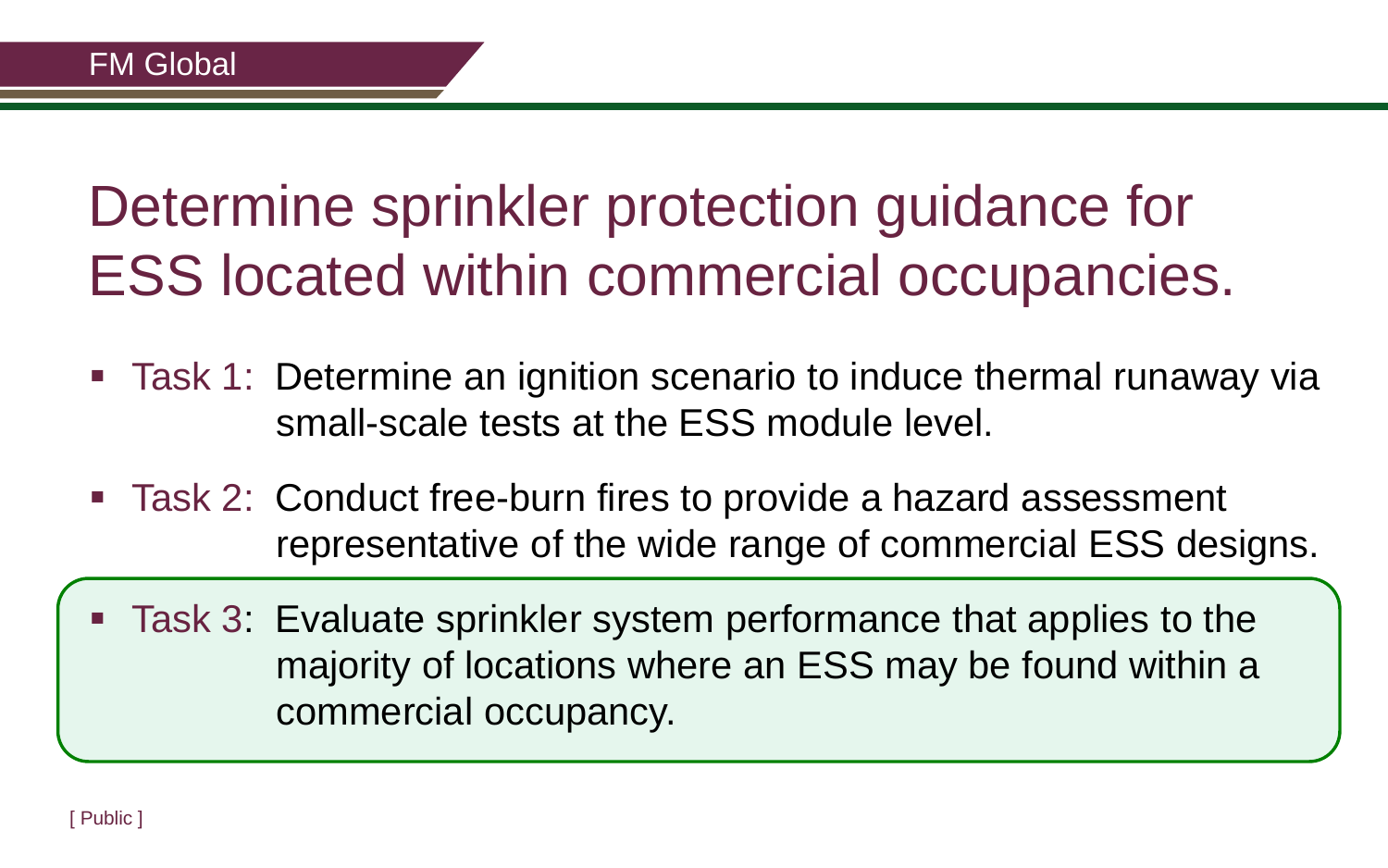|  |  |  | <b>NMC Rack</b> |
|--|--|--|-----------------|
|--|--|--|-----------------|

| <b>Battery Description</b>                                        |                        |           |  |  |  |
|-------------------------------------------------------------------|------------------------|-----------|--|--|--|
| <b>Chemistry</b>                                                  | <b>LFP</b>             | LMO / NMC |  |  |  |
| <b>Capacity (Ah)</b>                                              | 20                     | 32.5      |  |  |  |
| <b>Voltage (VDC)</b>                                              | 3.3V                   | 3.75      |  |  |  |
| <b>Format</b>                                                     | <b>Prismatic</b>       |           |  |  |  |
| <b>Module Description</b>                                         |                        |           |  |  |  |
| <b>Capacity (Ah)</b>                                              | 120                    | 130       |  |  |  |
| <b>Voltage (VDC)</b>                                              | 42.9                   | 60        |  |  |  |
| <b>Battery Quantity</b>                                           | 78                     | 64        |  |  |  |
| <b>Rack Description</b>                                           |                        |           |  |  |  |
| <b>Voltage (VDC)</b>                                              | 686                    | 960       |  |  |  |
| <b>Module Layout</b>                                              | 2 wide $\times$ 8 tall |           |  |  |  |
| $\frac{1}{2}$ Footprint: $\approx 30$ in wide $\times 30$ in deep |                        |           |  |  |  |

 $\Gamma$  Outprint.  $\sim$ 30 in. wide  $\sim$  30 in. deep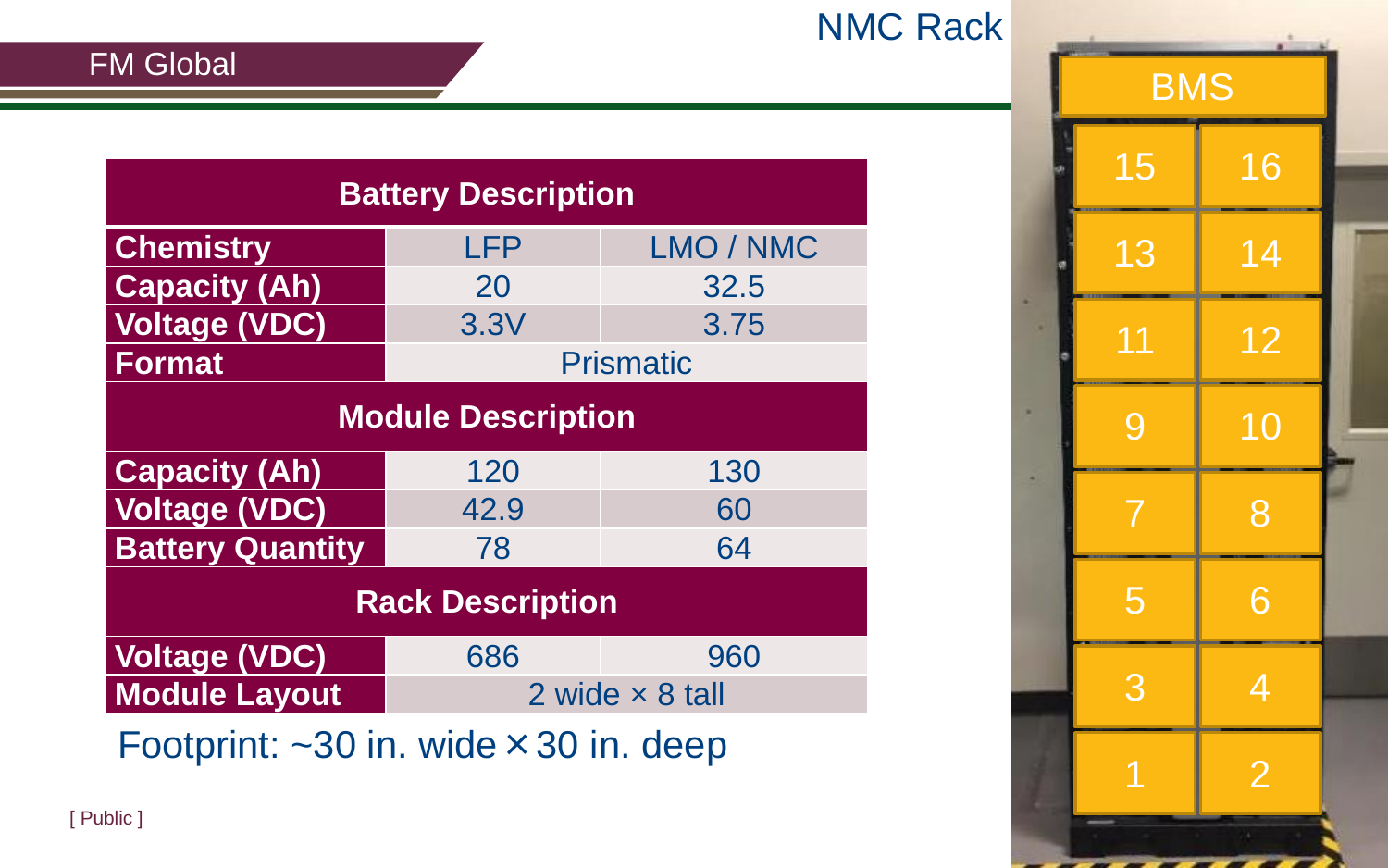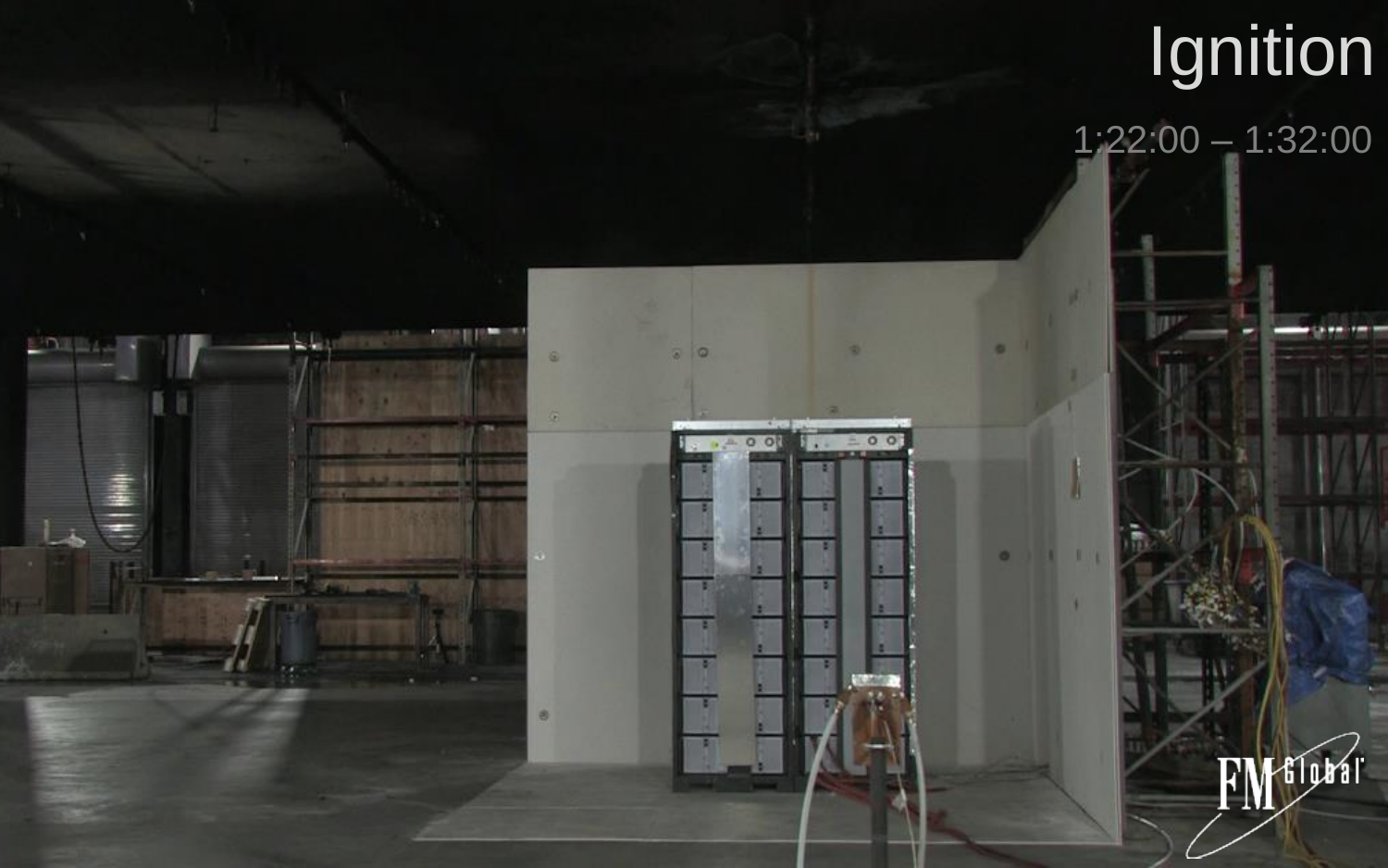





Filobál

1:22:00 – 1:32:00

 $00$ 

 $00$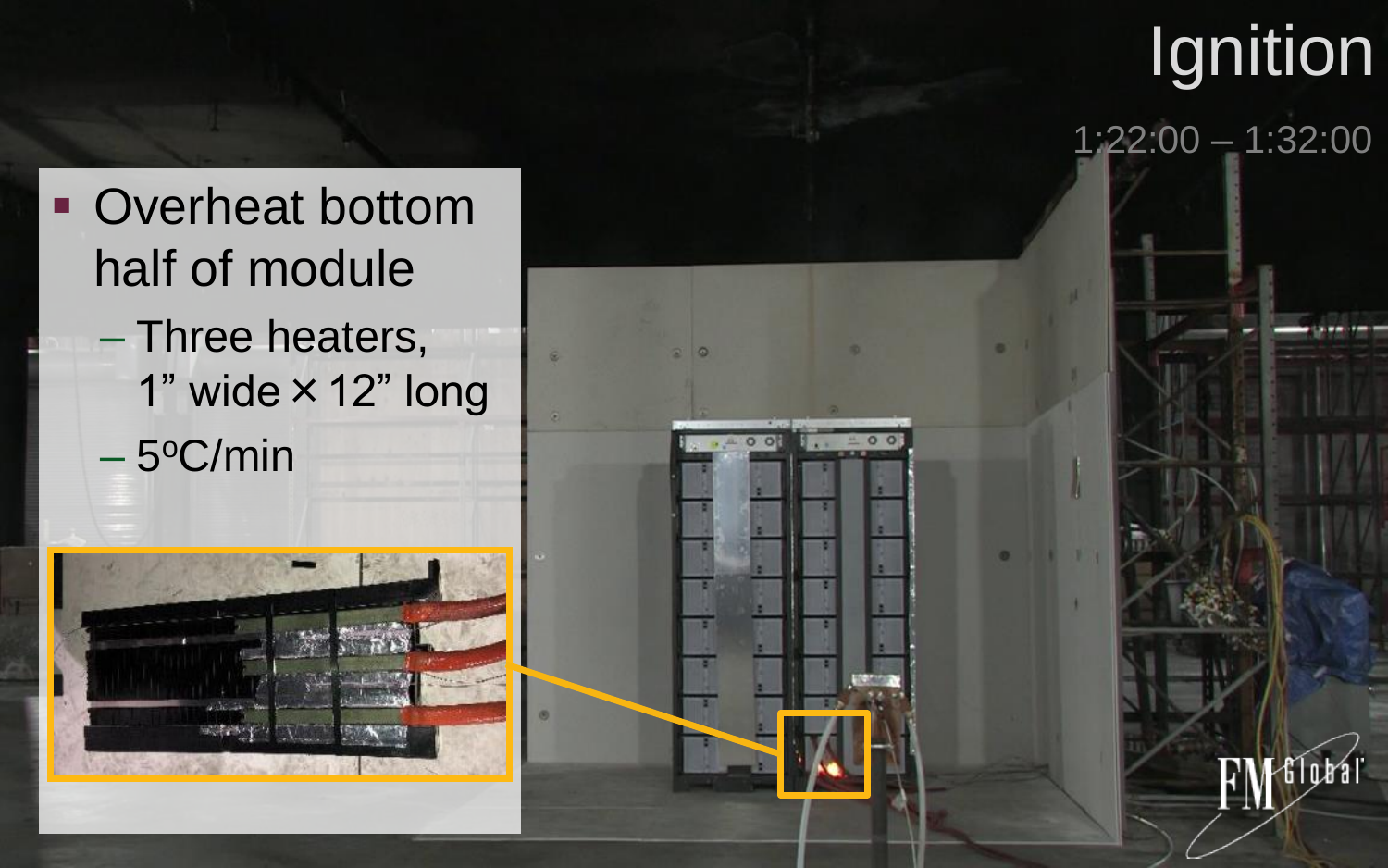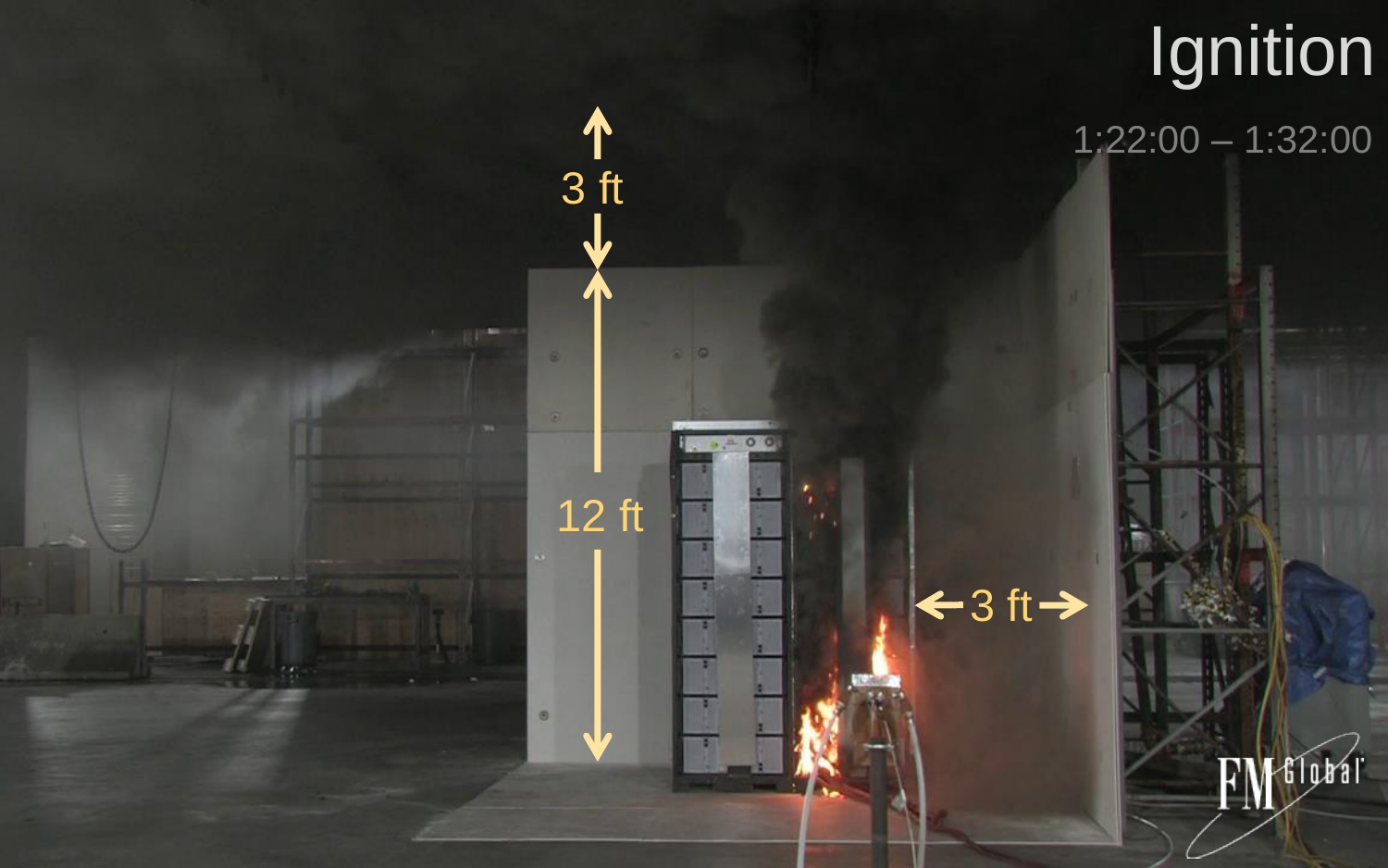# Sprinkler Protection

#### Water Demand\*

- $\blacksquare$  NFPA 13
	- $-$  EH1: 0.3 gpm/ft<sup>2</sup> (12 mm/min)
	- $-$  EH2: 0.4 gpm/ft<sup>2</sup> (16 mm/min)
- **DS 3-26** 
	- $-$  HC-3: 0.3 gpm/ft<sup>2</sup> (12 mm/min)
	- $-$  Ceilings  $<$  30 ft (9.1 m)

\*Demand area typically  $\geq$  2500 ft<sup>2</sup> (230 m<sup>2</sup>)

#### Sprinkler System Design

- K5.6 gpm/psi<sup>2</sup> (81 lpm/bar<sup>1/2</sup>)
- $0.3$  gpm/ft<sup>2</sup> (12 mm/min)
- 155<sup>o</sup>F (70<sup>o</sup>C)
- QR, Pendent
- Ceiling-to-link: 1 ft (0.3 m)
- Spacing:  $10 \times 10$  ft  $(3 \times 3$  m)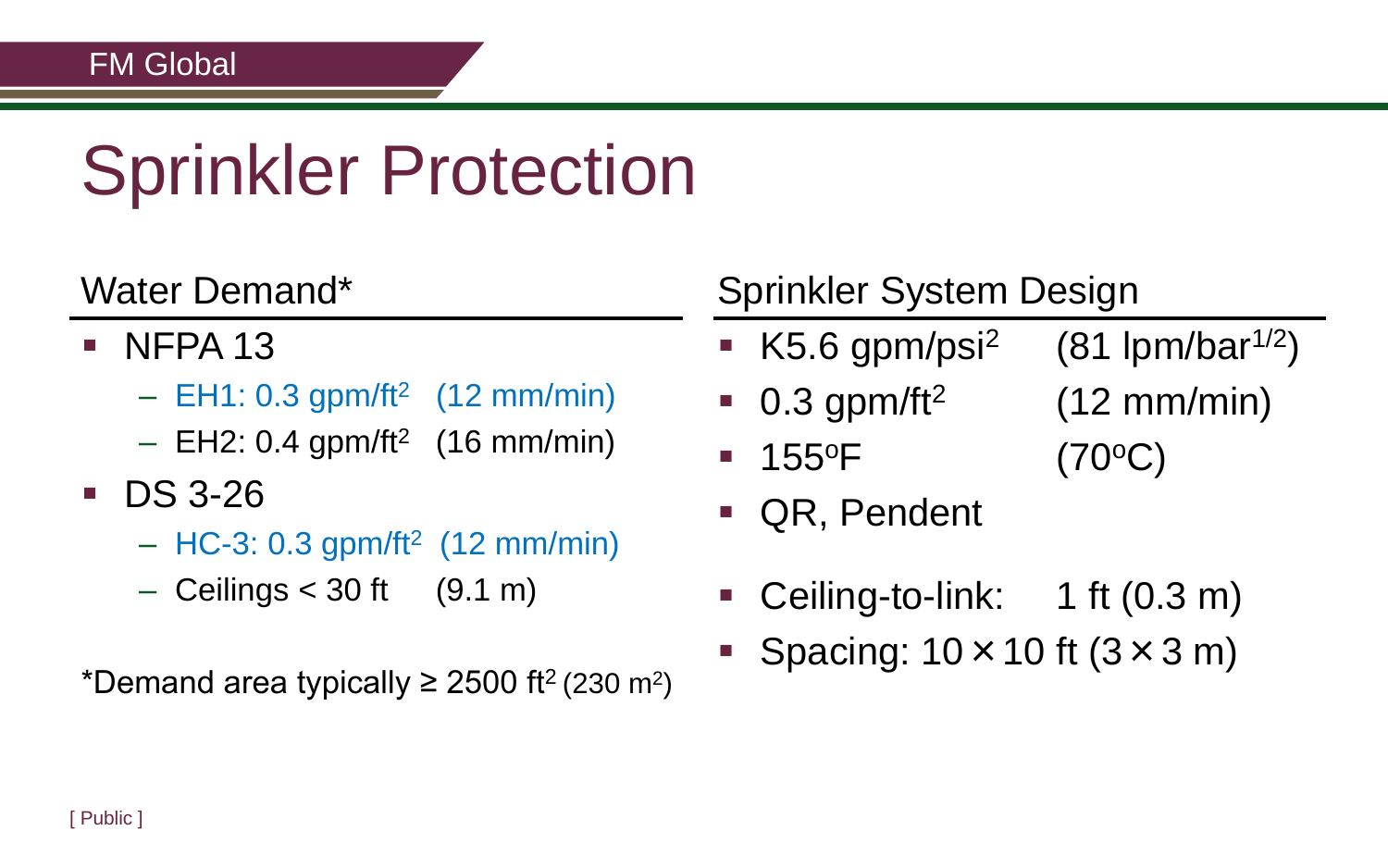# Sprinkler Operation

1:34:00 – 1:44:00

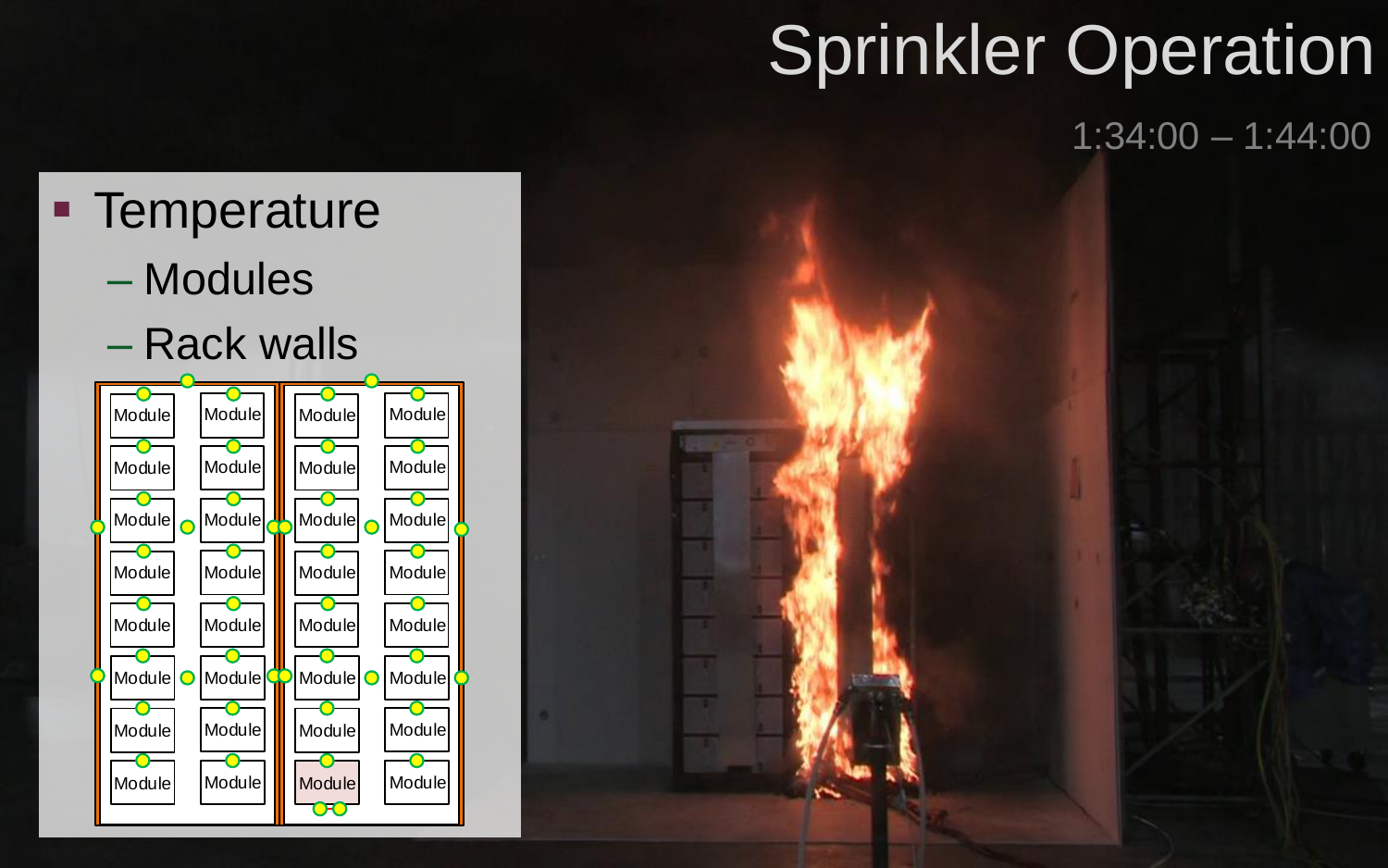# Sprinkler Operation

1:34:00 – 1:44:00

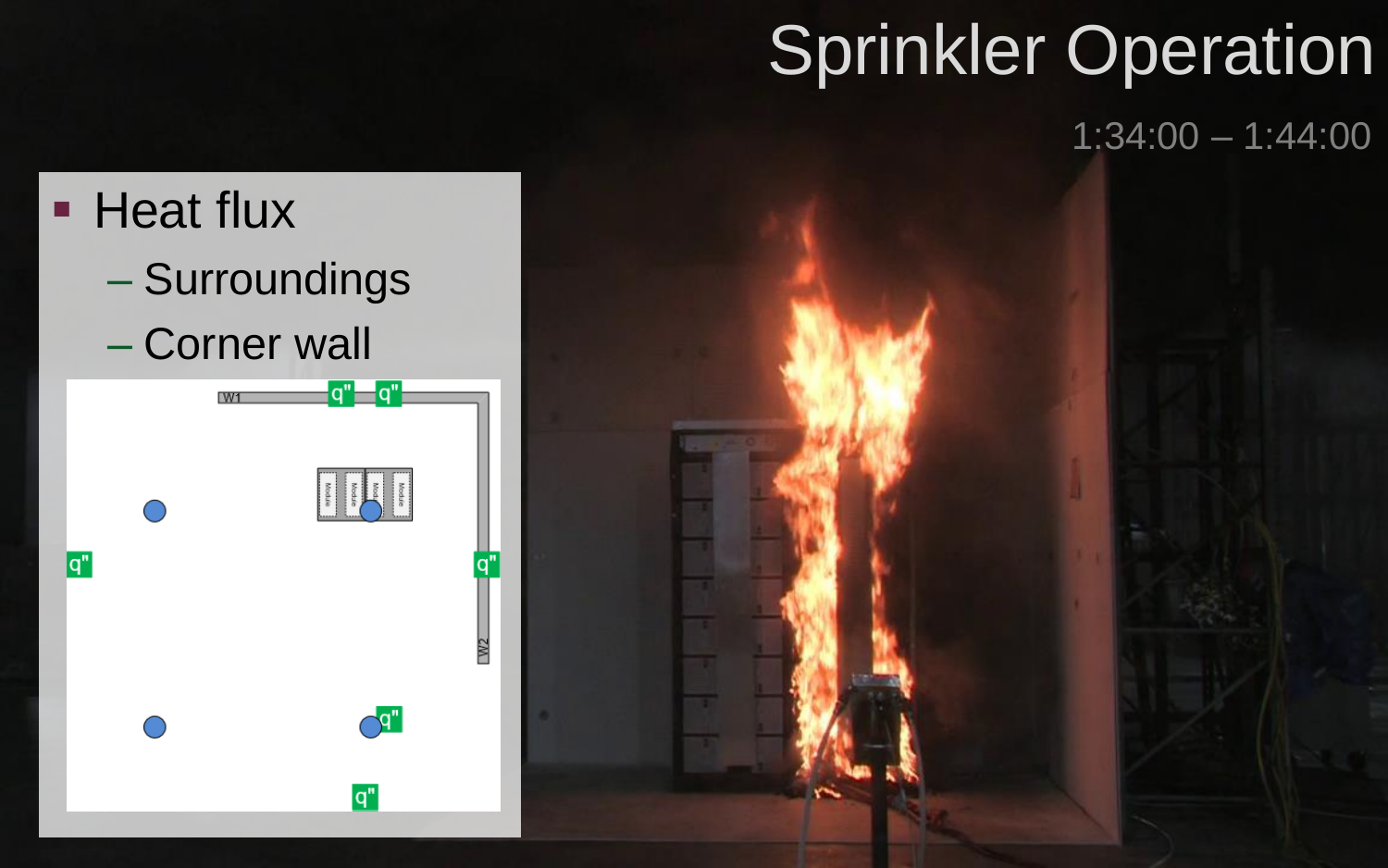#### Near Peak HRR Near Peak HRR

11 编译

 $1:44:00 - 1:45:00$ 

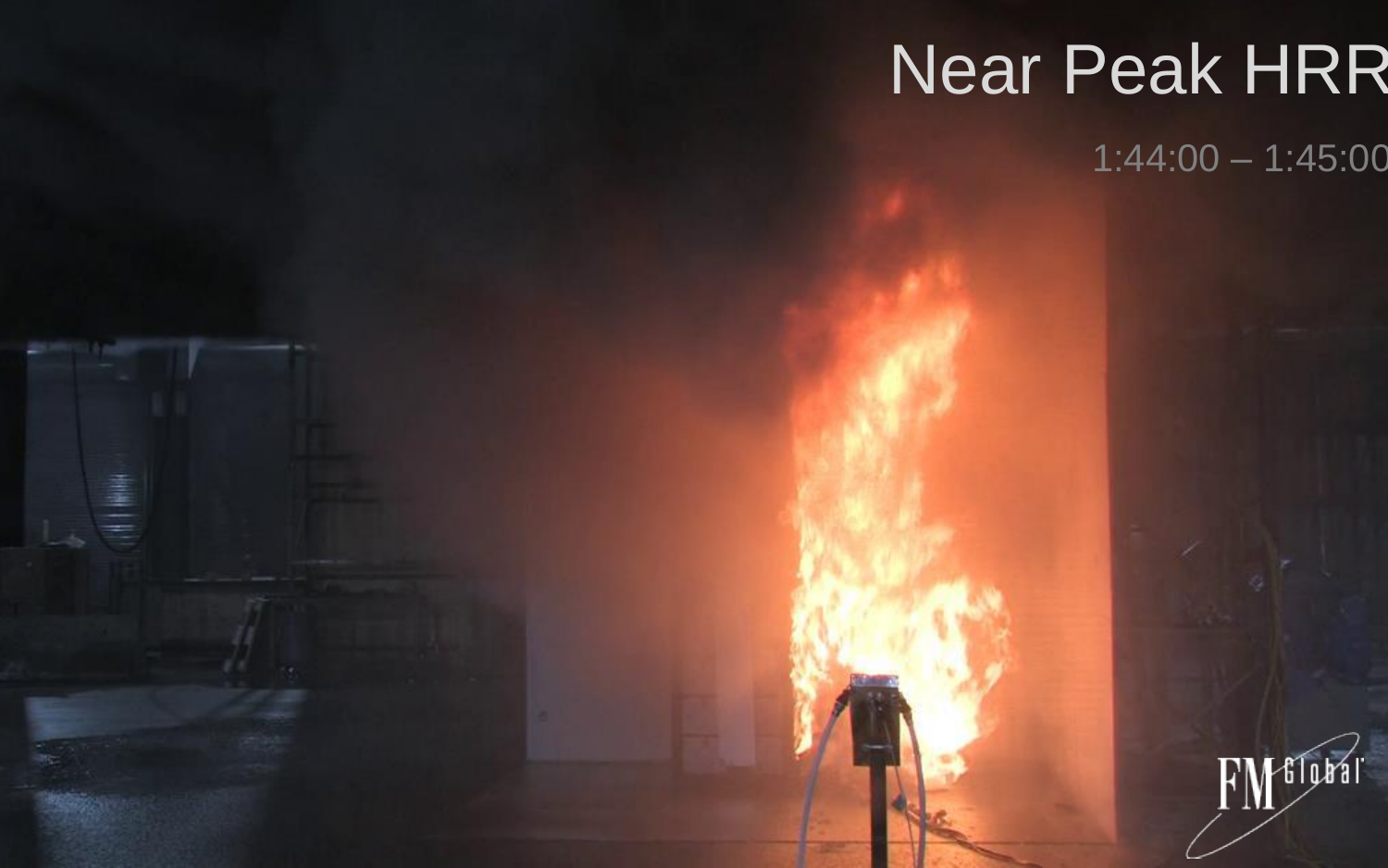## Evaluation Criteria

- **Sprinkler operations**
- $\blacksquare$  Heat flux at:
	- Room corner walls
	- Surrounding equipment
- Temperature at:
	- Side walls of the ESS
	- Ceiling and steel TCs

### Heat Flux Threshold

- Noncombustible surfaces/items
	- $\leq$  27 kW/m<sup>2</sup>
	- $-$  ~ represents damage steel / glass
- Combustible surfaces
	- $-$  ≤ 12.5 kW/m<sup>2</sup>
	- $\sim$  nominal critical value for ignition of cellulosic and plastic materials

### No pass/fail criteria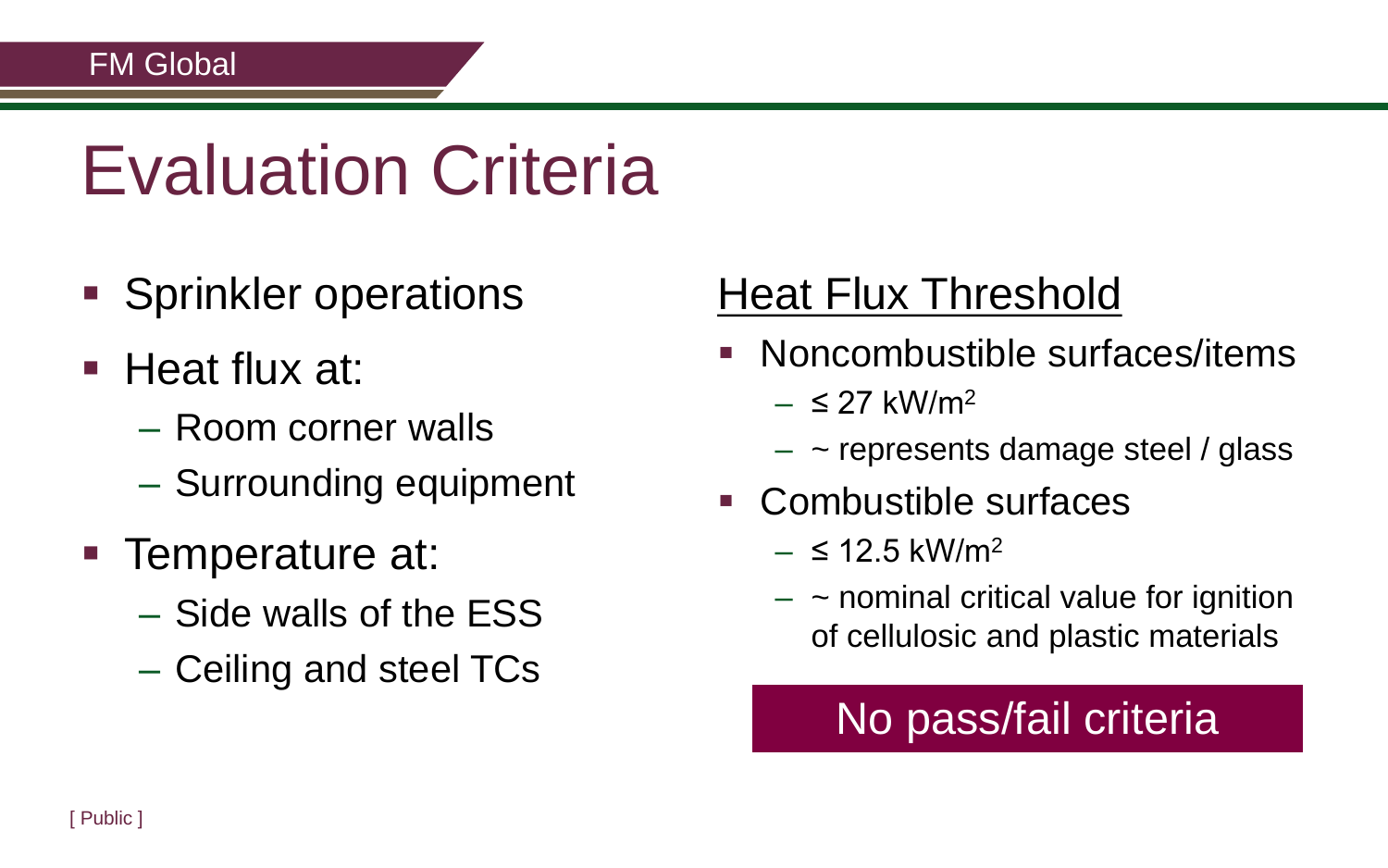### Additional Considerations

- Extent of damage to battery modules based on post-test inspection
- Total energy release and heat flux compared to free-burn
- **Reignition**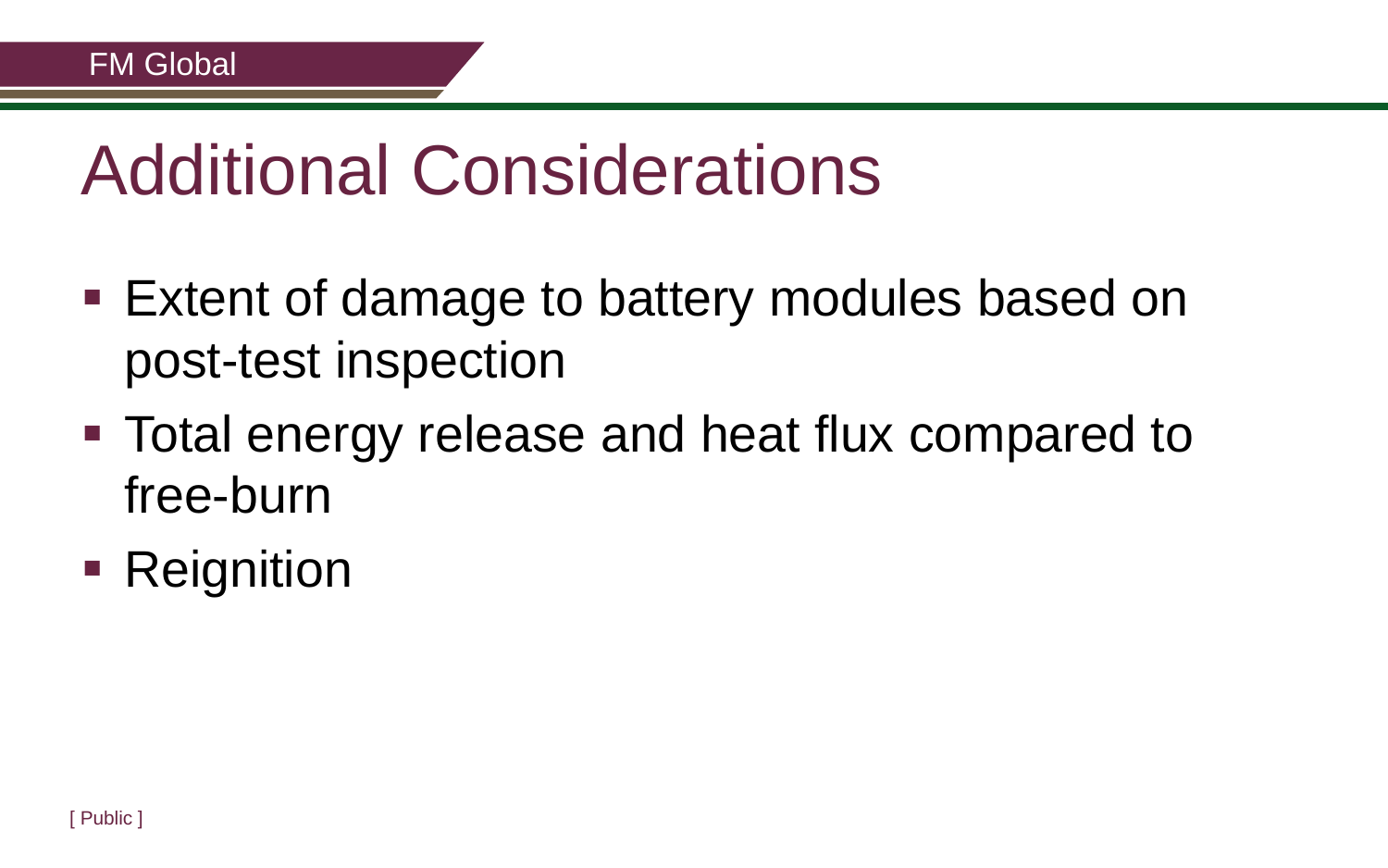#### Reignition Reignition

FM Global

1

s

 $\mathbf{L}$ 

 $3:02:30 - 3:03:30$ 

FMGLOBE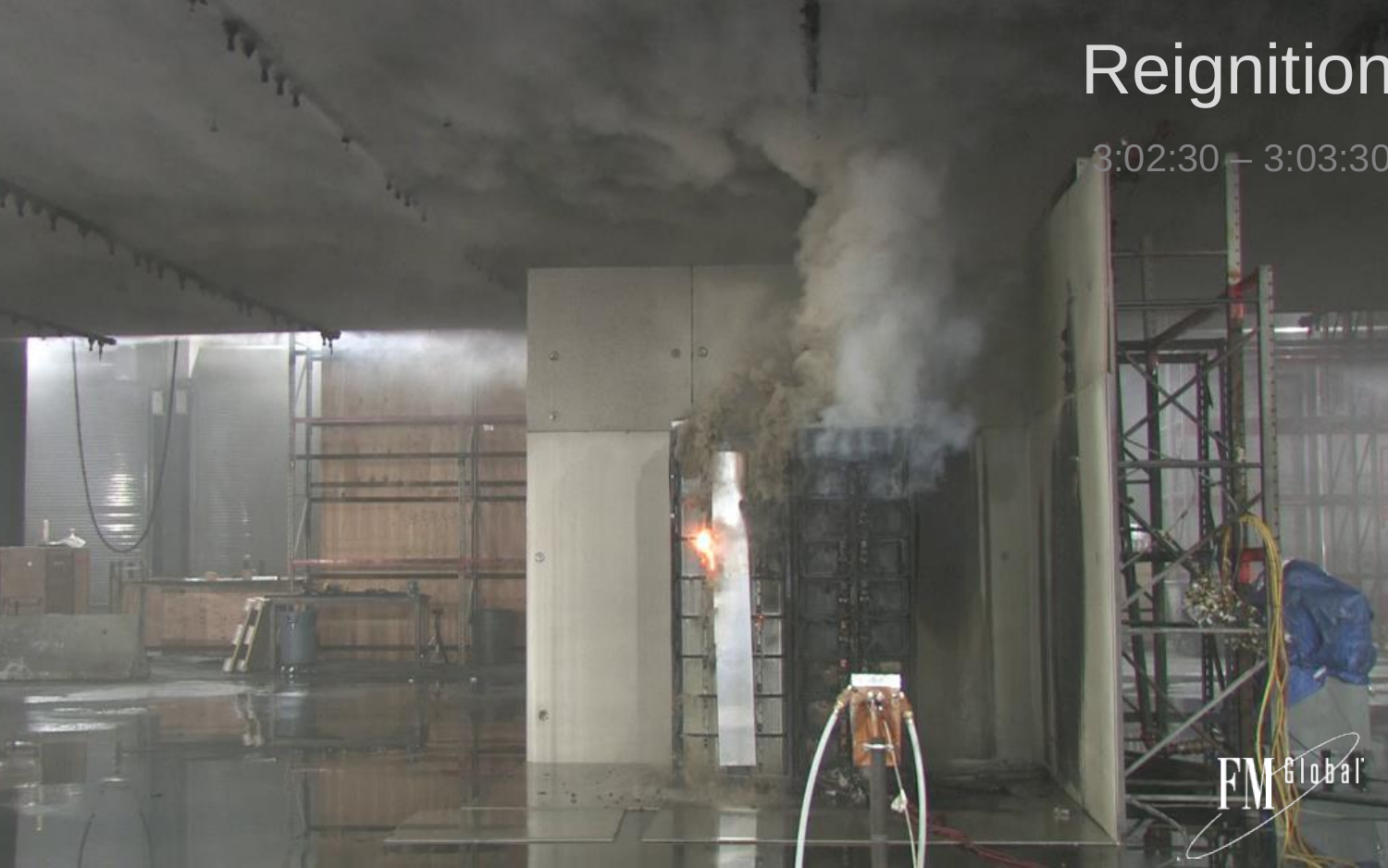#### 2 nd Peak HRR 2 nd Peak HRR

 $22.2601$ 

 $\equiv$ 

٠

3:12:00 – 3:12:30

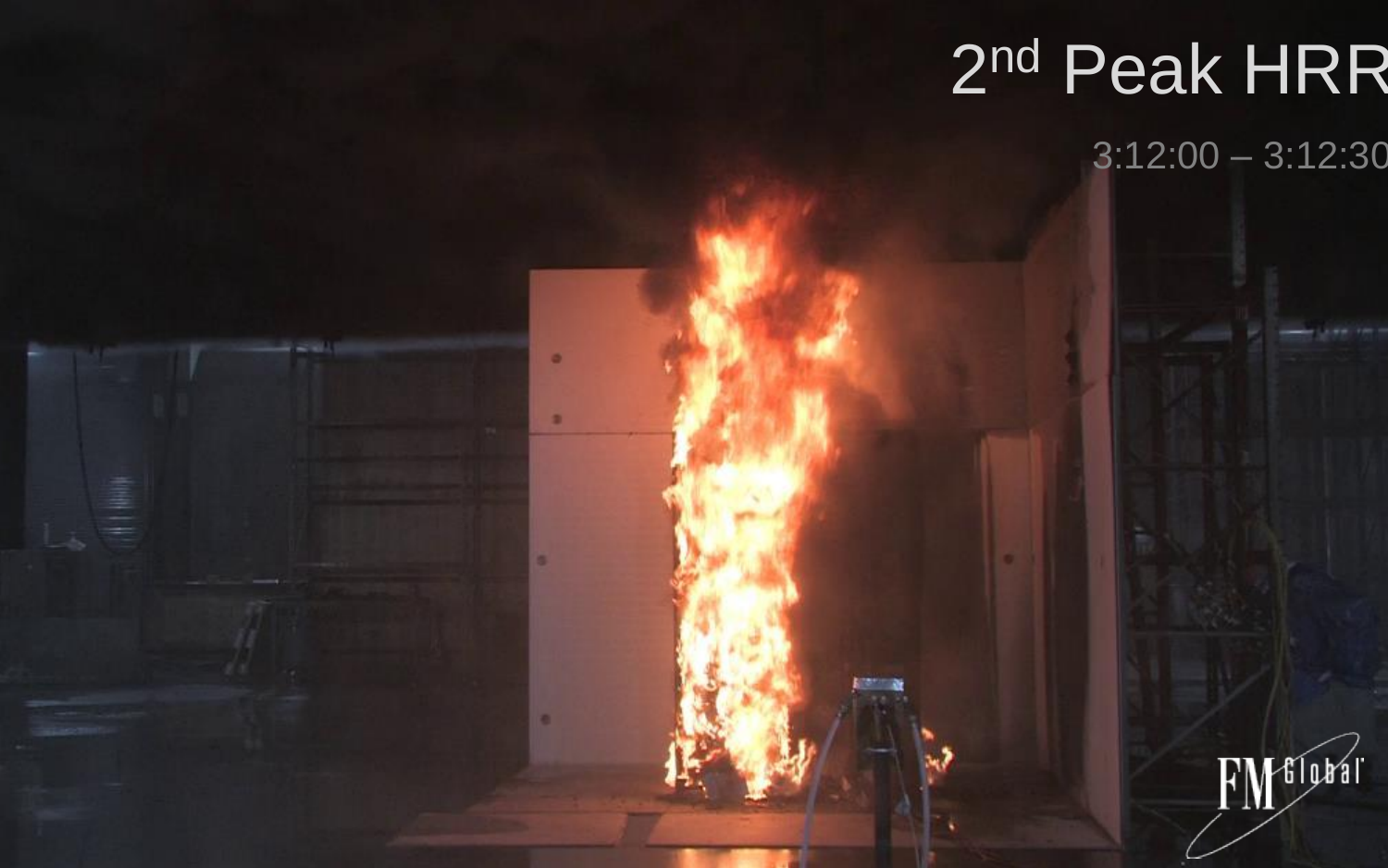### Comparison at Peak Exposure